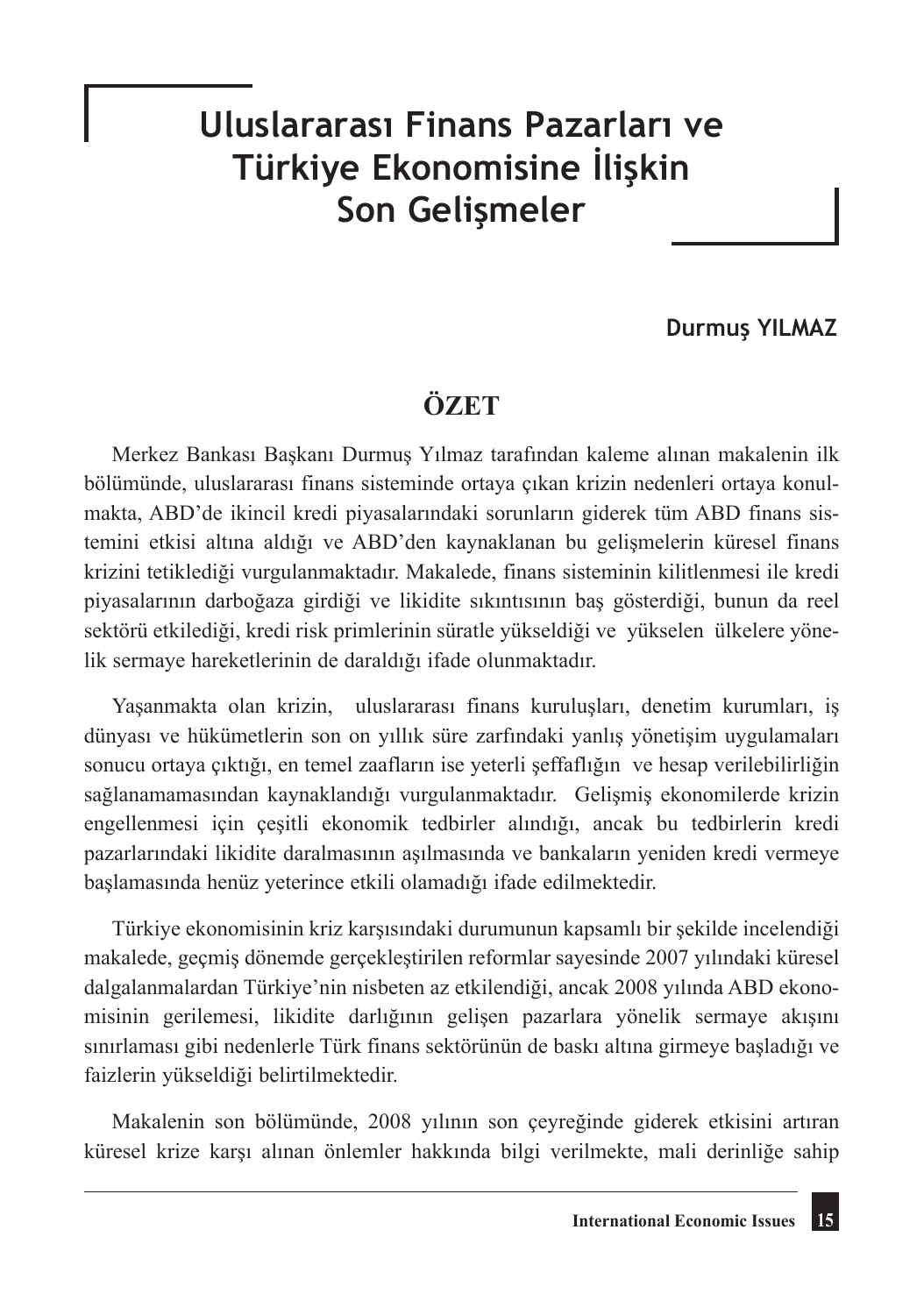#### **Recent Developments in the Global Financial Markets and the Turkish Economy**

gelişmiş devletlerin ekonomiyi yeniden harekete geçirecek teşvik paketleri, vergi indirimleri ve kamu yatırımlarının artırılması gibi bazı tedbirler aldıkları, ayrıca merkez bankalarının da likiditeyi artıracak para politikaları uygulamaya başladıkları ifade olunmaktadır.

Türkiye'de Merkez Bankası (MB) tarafından alınan önlemlere de ayrıntılı bir şekilde yer verilmekte, MB'nın öncelikle finans sisteminde likidite darlığının önüne geçmeyi hedeflediği, buna yönelik olarak faiz indirimi, döviz repo piyasasında aracılık faaliyetlerine başlanılması ve bankaların zorunlu karşılık oranlarının düşürülmesi gibi bazı önlemlerin alındığı belirtilmektedir.

 Uluslararası finans sektörünün karşı karşıya bulunduğu güçlüklerin aşılmasına yönelik çabalar meyanında, uluslararası sistemde bir ön ikaz mekanizması oluşturulmasının önemine işaret edilmekte ve yeni küresel finans sisteminin etkin bir şekilde işleyecek bir risk yönetimine kavuşturulmasının gereği vurgulanmaktadır.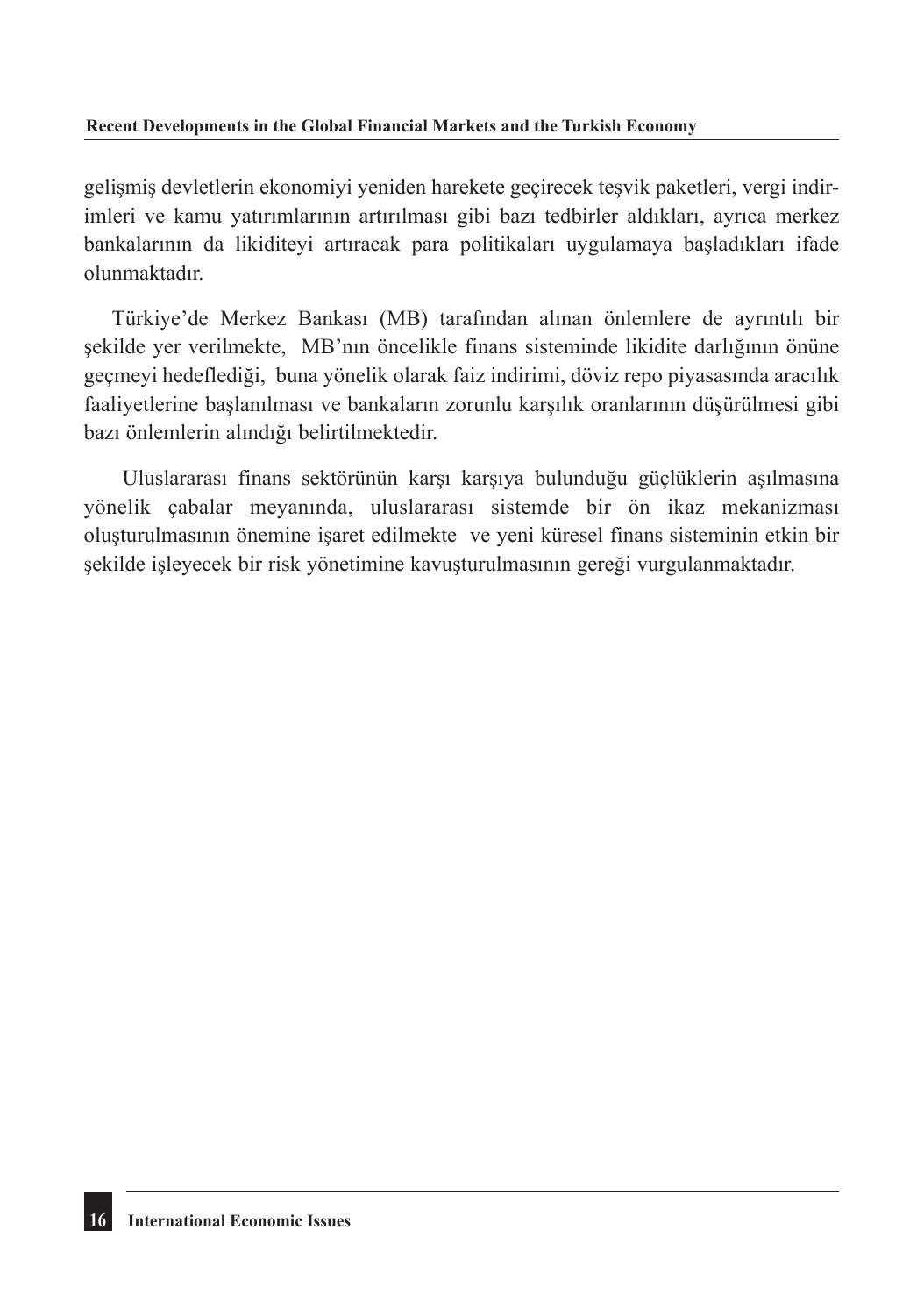# **Recent Developments in the Global Financial Markets and the Turkish Economy**

### **Durmuş YILMAZ\***

### **Recent Developments in the International Financial Markets**

Global financial system is in the midst of a severe crisis. Once characterized as a ripple in the ocean by some analysts, financial turbulence turned out to be a tsunami affecting the international markets. Each and everyday we witnessed new extremes in the markets. The problems, which started in the sub-prime mortgage markets in the United States, have spread to the whole financial system and reached a point that threatens the economic and financial stability worldwide.

Financial turmoil has intensified lately by the adverse developments in the developed economies, especially in the banking sector. News of bankruptcy, takeover and nationalization of global investment and commercial banks, worsening expectations of global growth, and deterioration of global credit conditions disrupted the risk perceptions. It is no surprise that risk aversion has spread to the rest of the world. As a result, volatilities, spreads and losses in most markets have reached new extremes. For example, TED spread, an indicator of credit risk in the economy, used to range around 50 basis points prior to the start of the turmoil. Lately, the spread has widened above 450 basis points. Sovereign credit risk premiums of emerging markets have more than tripled relative to the levels in January 2008. Meanwhile, widely tracked volatility index VIX reached its highest level of the last 19 years, surpassing previous highs seen during the Asian crisis, dot-com bust and after the September 11 attacks. Likewise volatility in the foreign exchange market rose sharply.

It is inevitable that the current financial turbulence has had effects on growth and employment performance. High losses posted by the financial institutions owing to the

\_\_\_\_\_\_\_\_\_\_\_\_\_\_\_\_\_\_\_\_\_\_\_\_\_\_\_\_\_

<sup>(\*)</sup> *Governor of the Central Bank of the Republic of Turkey*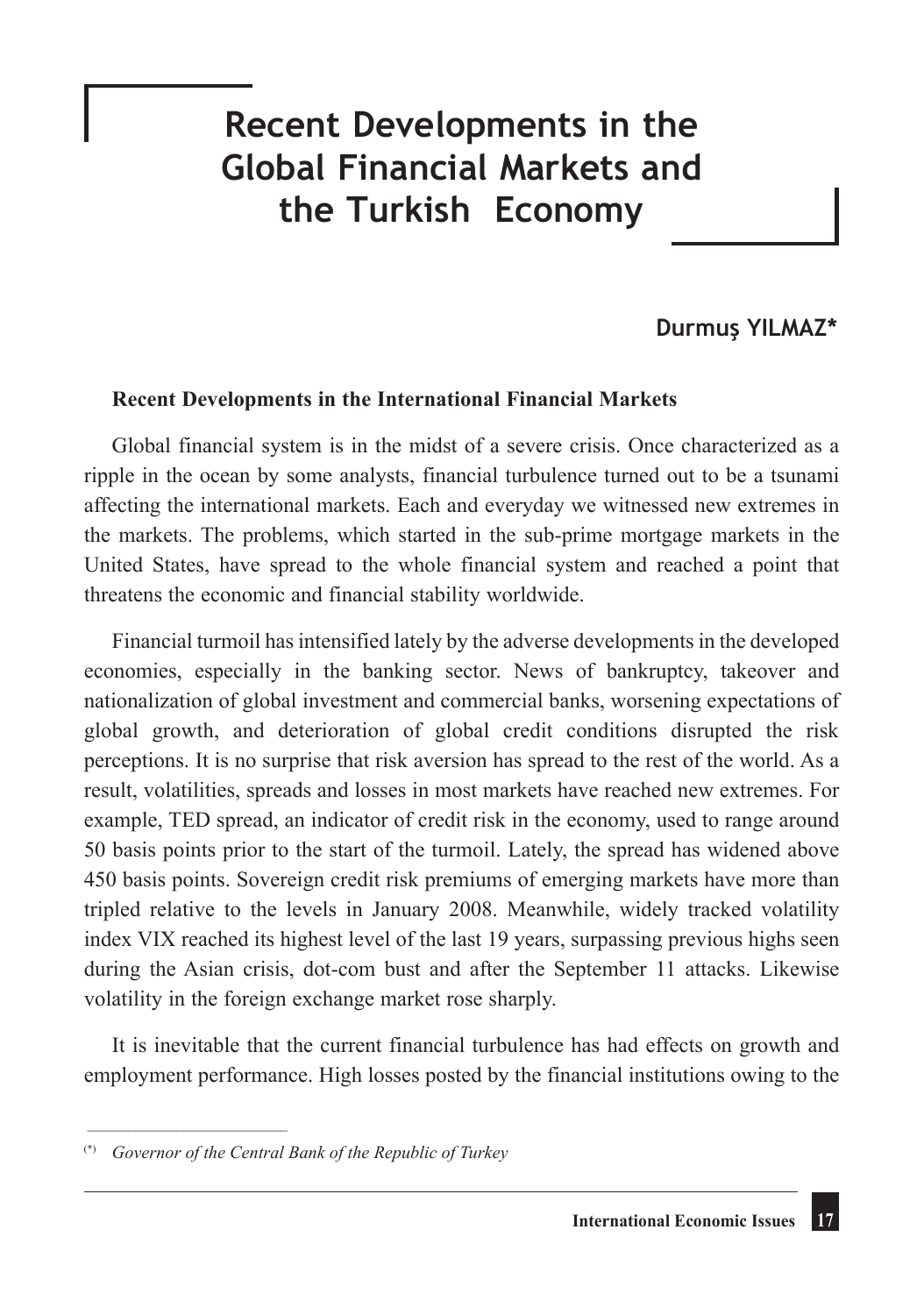financial turbulence led the banks to tighten their conditions for lending. Coupled with reduced external demand, industrial production for both developed and developing economies has declined to the lowest levels since the second quarter of 2002. Parallel to the adverse developments in industrial production and export performance, economic growth rates declined substantially. As of the second quarter of 2008, advanced and emerging countries' economic growth rates decelerated from 1.6 and 7.6 percent to 0.8 and 6.3, respectively. The IMF forecasted that the global growth rate would be at 2.2 percent at the end of 2009, signaling a global recession for the world economy. According to the OECD, moreover; the 21 member country economies out of 31 countries would go into recession in 2009. Meanwhile, deterioration in global growth prospects has driven down the commodity demand. As a result of this development, the commodity prices bounced back from the record high levels in the second quarter of 2008. By all means, we are facing one of the worst acute crisis since the Great Depression.

The seeds of current problems may be traced back to the governance practices of governments, monetary authorities, financial institutions, supervisory institutions and corporate sector in the last decade. Lack of transparency and accountability is at the top of the list. In retrospect, there were some important gaps in the U.S. regulatory structure that caused poor underwriting and some fraudulent practices in the sub-prime mortgage sector. Parties in the originate-to-distribute chain did not have incentives to generate and provide information on the quality of assets. We can add poor investor duediligence practices and poor performance of credit rating agencies to this list. Public disclosures required from financial institutions were not enough to shed light on the risks associated with their on and off-balance sheet exposures. Public authorities were way behind in assessing and regulating the complex financial instruments created by financial engineers. Of course, real interest rates were kept extremely low between 2001 and 2005 in developed countries, mainly in the USA. That led the investors who were in search of high yields to shift to high leveraged transactions and risky instruments. Moreover, decline in the home prices in the USA had an adverse effect on the consumption demand of households and brought about increase in delinquent credits and foreclosures.

We have witnessed some relief in the liquidity shortage after the establishment of Temporary Reciprocal Currency Arrangements of the Federal Reserve Bank (FED) and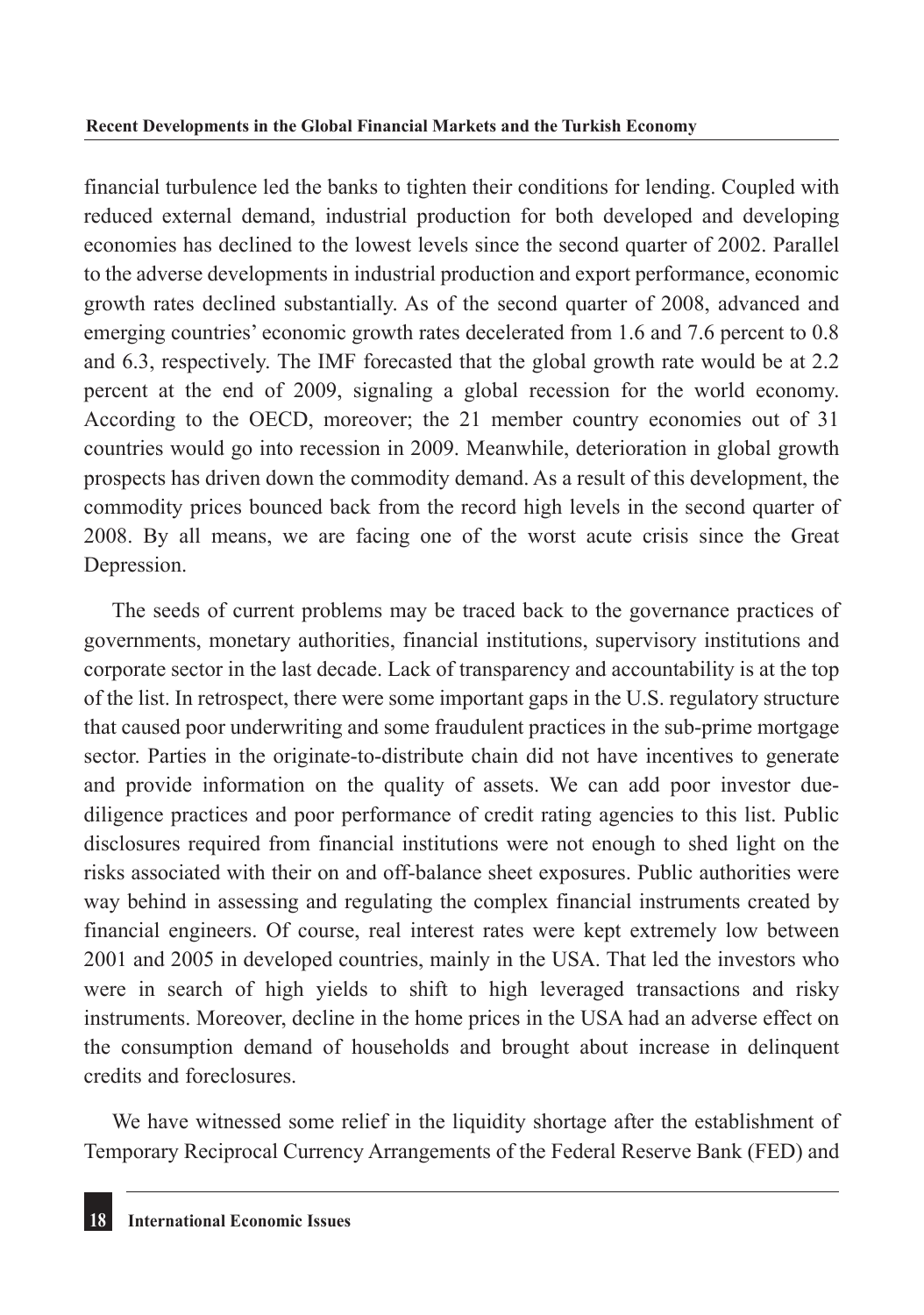Short Term Liquidity Facility established by the IMF, which is designed to help member countries that have faced temporary liquidity problems in the global capital markets as well as the domestic market. However, despite these measures, liquidity squeeze in the credit markets and reluctance in banks' tendency to lend credit have been unabated.

### **Current Crisis and the Turkish Economy**

During the last decade, Turkey has gone through a series of domestic and external problems, which posed significant risks to macroeconomic stability. Today, with the support of prudential economic policymaking and structural reforms, the Turkish economy is in a better position to stand against global challenges.

The effects of subprime crisis on the Turkish financial markets remained relatively limited until the end of 2007. While the bond yields did not change significantly, Istanbul Stock Exchange 100 Index (ISE-100) kept its historically high levels and the New Turkish Lira (TRY) was somewhat stable. Money and bond market interest rates also displayed lower volatility than the markets of the developed countries. In sum, the initial effects of global turbulence on the Turkish financial markets were moderate due to improving macroeconomic fundamentals with fiscal and monetary stability, and positive expectations about ongoing structural transformation of the Turkish economy.

The Turkish financial markets came under pressure in early 2008 as the global financial conditions deteriorated sharply due to concerns on the health of US economy, transformation of liquidity risk into credit risk in the advanced markets and decline in investors' risk appetite towards emerging markets. Coupled with the increasing risk premium, inflation expectations which deteriorated due to supply-side shocks in food and energy prices in the first half of 2008, led to a rise in the general level of interest rates. Nevertheless, economic indicators show that the Turkish economy's resilience to fluctuations in global markets has increased substantially, compared to the previous episodes of turbulences. For instance Turkey's risk premium, which followed a volatile path after the start of the financial turbulence, has outperformed the risk premium of average of the emerging markets for the last couple of months and the difference between the EMBI+Turkey and EMBI+ declined sharply. Moreover, increase in Turkey's 5 year credit default swap (CDS) premium was limited when compared to the changes in other emerging markets' CDS premiums, even those with higher credit ratings.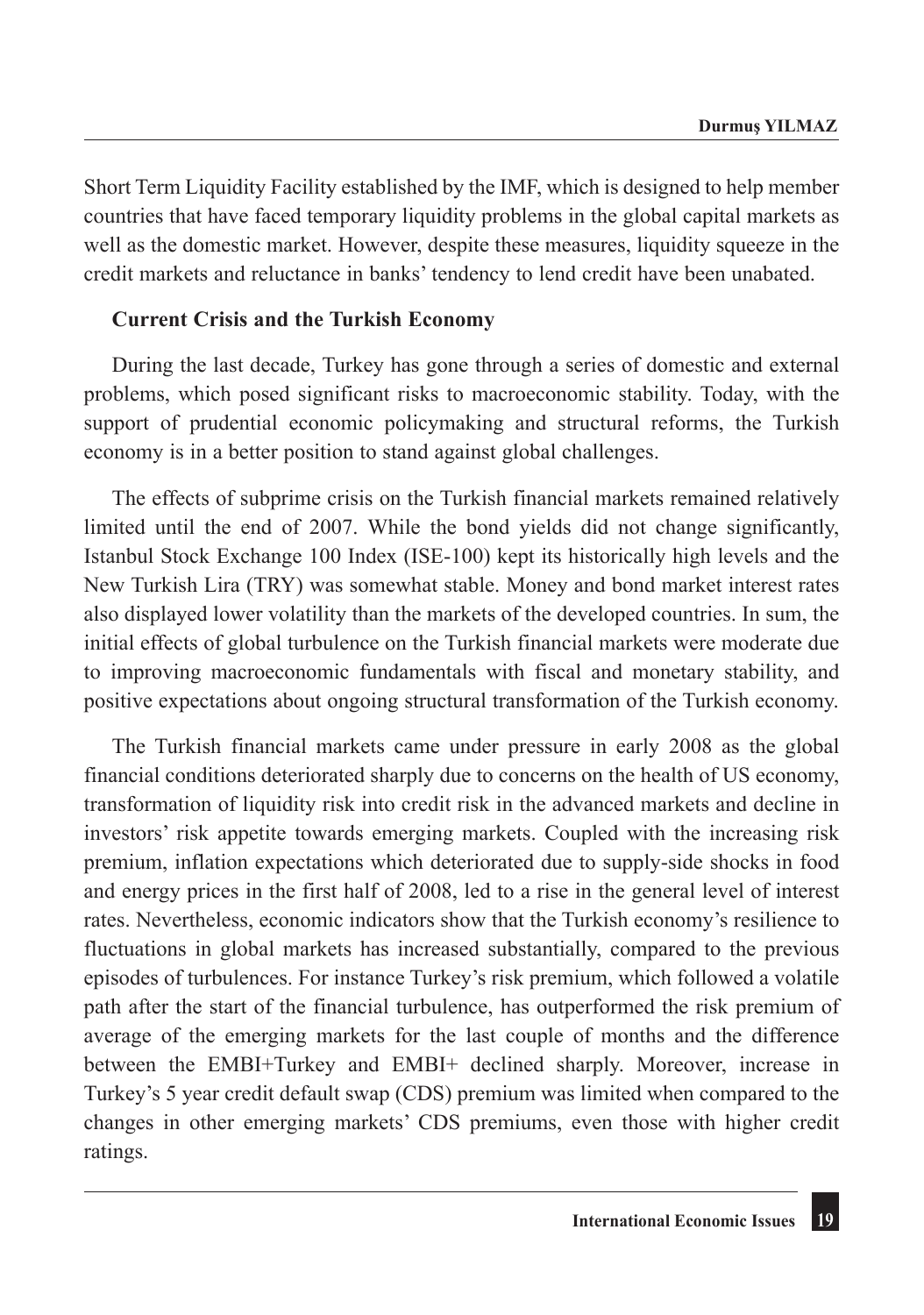Recent export data points out that financial fluctuations have started to induce a decelerating effect on the external demand for Turkey. Furthermore, due to the global economic slowdown we expect the export growth to decline in the upcoming period, both in volume and quantity. Parallel to the recent decline in oil and other commodity prices Turkey's import bill has shrunk substantially and hence we expect the net export to make positive contribution to economic growth.

### **Measures Taken by The Central Bank of Turkey (CBT)**

In response to the problems in the global credit markets governments and central banks have taken several measures to avert or at least contain the adverse effects of the global financial turmoil on their economies and financial markets. In this context, governments, which have fiscal space, initiated economic stimulus packages including tax cuts and increased public spending. In an effort to eliminate the shortage in their own money markets, central banks carried out liquidity operations and loosened monetary policies. We appreciate the measures that authorities of developed countries have taken so far to prevent the systemic meltdown of the financial system, to restore the confidence in the system and to give the economies a shot in the arm. Although there are some critics about the sufficiency of these measures, I think that in the long run jitters in the financial markets will settle down and markets will eventually begin to function normally. Parallel to these measures in the developed economies, most of the developing countries' authorities have acted proactively and taken a number of steps including executing foreign exchange swaps, lowering tax rates on several accounts and cutting cash reserve requirements of the banking system.

During the recent period of heightened risk aversion and rising volatility, the CBT took immediate action to contain the likely damage on the markets and economy. First of all, the CBT resumed its activities as an intermediary in the foreign exchange deposit markets in Foreign Exchange and Banknotes Markets on October 9, 2008 in a view to contributing to the enhancement of the mobilization of foreign exchange liquidity in the Interbank Foreign Exchange Market.

In addition to the flow ensured through the Foreign Exchange Deposit Market, Foreign Exchange buying auctions were suspended starting from October 16, 2008 in order to further enhance the liquidity conditions of the Turkish banks. The aim was to keep the liquidity, which was permanently withdrawn from the foreign exchange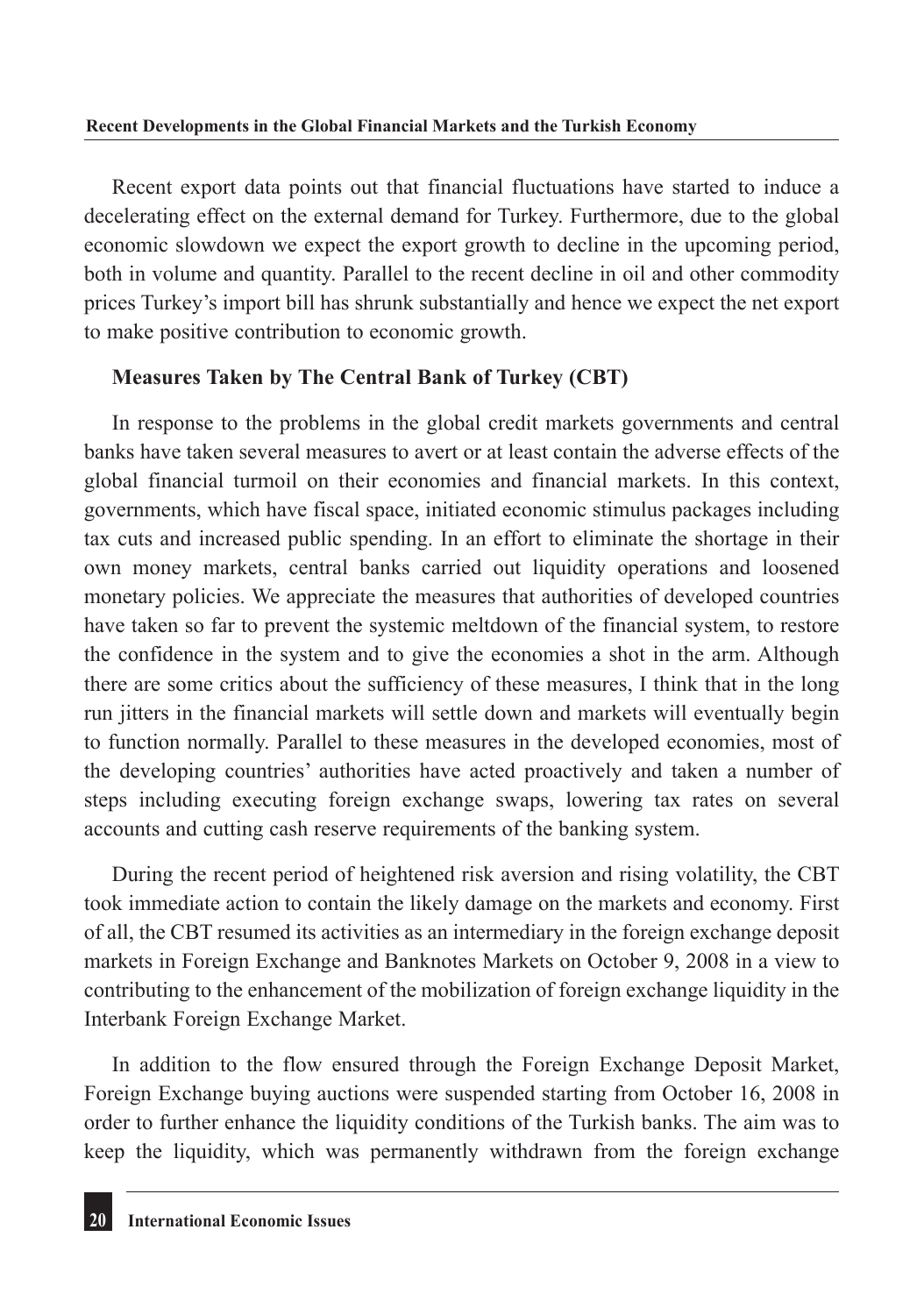market through foreign exchange buying auctions, in the system. Within this framework, starting from October 24, 2008 the CBT decided to inject foreign exchange liquidity into the market through foreign exchange selling auctions under the basic principles of the floating exchange rate regime, as unhealthy fluctuations were witnessed recently in the foreign exchange market due to a decrease in the depth of the market. In parallel with these measures, transaction limits of the Foreign Exchange and Banknotes Markets were doubled starting from October 24, 2008 for each institution reaching USD 10.8 billion in total, in order to ensure that the system would meet its possible foreign exchange liquidity needs smoothly in the upcoming months. On the other hand, favorable developments in global markets eased the concerns pertaining to the depth of the foreign exchange market; hence the foreign exchange selling auctions were suspended on October 30, 2008.

Along with the abovementioned measures, in order to ensure orderly liquidity flow in the financial system and efficient functioning of credit markets by stimulating an increased foreign exchange liquidity flow in the interbank foreign exchange market, the maturity of the FX deposit borrowed within the predetermined borrowing limits by the Banks from the Foreign Exchange and Banknotes Markets-Foreign Exchange Deposit Markets in terms of USD and Euro was extended from one week to one month and in the said market, the lending rate that was previously set as 10 percent was reduced to 7 percent for USD and 9 percent for Euro.

To alleviate the impact of the problems experienced in the global credit markets on the local economy, the FX required reserves ratio which at that time stood at 11 percent, was reduced by 2 percentage points to 9 percent on December 5, 2008. By this reduction in the FX required reserves ratio, an additional foreign currency liquidity that is equivalent to approximately USD 2.5 billion was provided to the banking system.

Ongoing problems in international credit markets and the global economy will continue to restrain both the domestic and external demand for an extended period, limiting the pass-through from exchange rates to domestic prices. Besides, the sharp decline in oil and other commodity prices will have a favorable impact on disinflation. Accordingly, on November 19, 2008 the Monetary Policy Committee (MPC) lowered the borrowing rates by 50 basis points. Furthermore, the margin between the lending and borrowing rates was reduced by a further 50 basis points in order to contain the